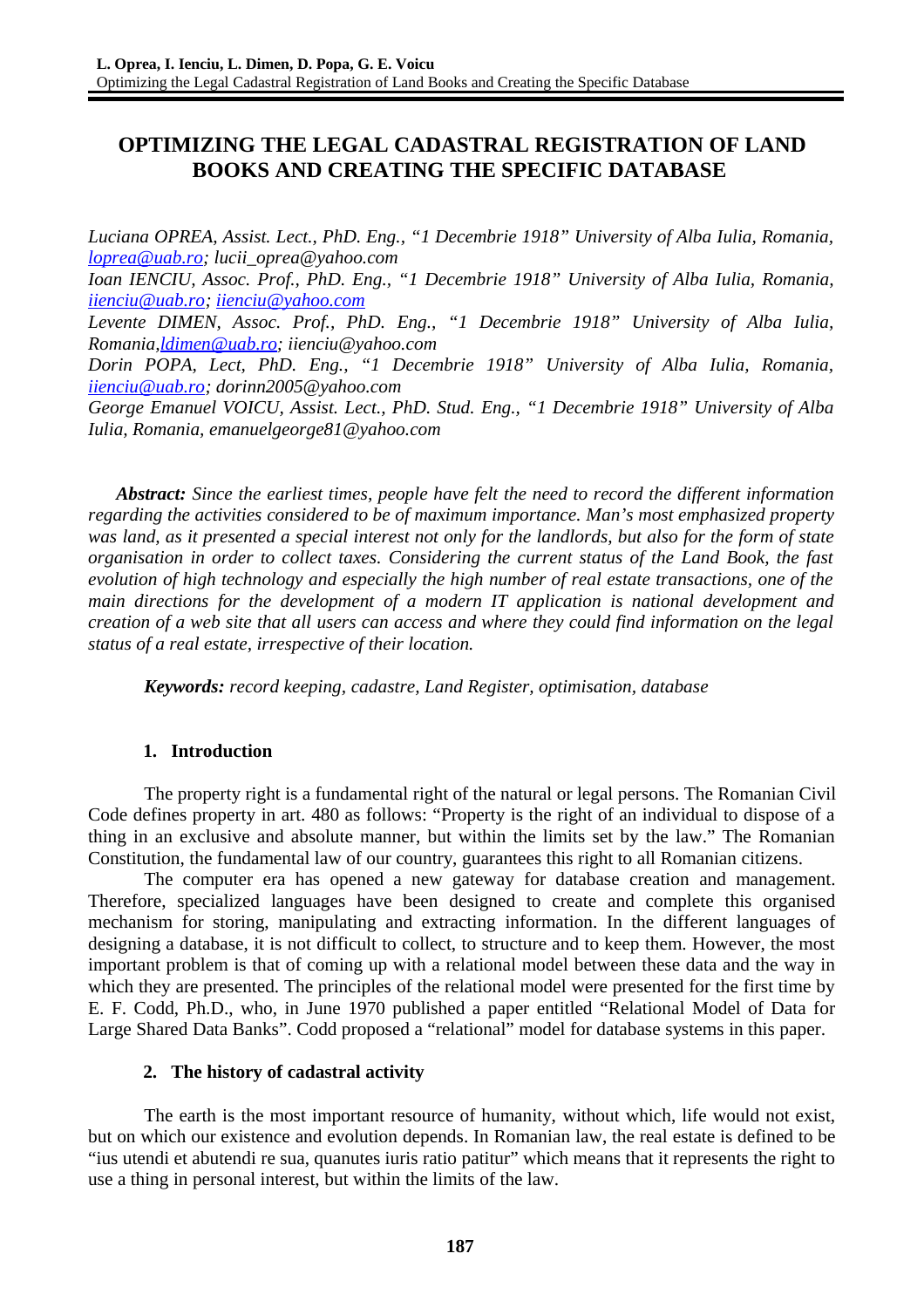In concordance with the own system of evidence of each country, the registration of property rights is made in one or more known registers like " Real Estate Book".

The model of all cadastres in Europe is represented by the first modern cadastre drawn up by the principality of Milan, known under the name of "Censimento Milanese" during the time when Milan was under the Austrian occupation. The measurements started on April 17th 1720 in a festive frame at Melegnano, at 25km sud – west of Milano under the governance of mathematician and engineer Johan Jacobus Marionioni and having clear technical instructions.

The English economist Adam Smith (1723-1790) the founder of modern political economy stated "The Milan cadastre principality started under Karl VI, is considered to be his most exact and with the most attention regarding a paper in the field which has never been made."

The Milan cadastre was borrowed in French under the Napoleon Bonaparte and then in Belgium, the Netherlands, Luxemburg, Westfalia, Rheinland, Bavaria the Swiss cantons Vaud and Geneva and in whole Austro Hungarian Domination, which has developed later to become the best cadastre system of that time. The English economist Adam Smith (1723-1790) the founder of modern political economy stated "The Milan cadastre principality started under Karl VI, is considered to be his most exact and with the most attention regarding a paper in the field which has never been made."

The Milan cadastre was borrowed in French under the Napoleon Bonaparte and then in Belgium, the Netherlands, Luxemburg, Westfalia, Rheinland, Bavaria the Swiss cantons Vaud and Geneva and in whole Austro Hungarian Domination, which has developed later to become the best cadastre system of that time.

### **3. The evolution of cadastre in Romania**

Regarding at the evolution of the activity of the cadastre in Romania has known a series of stages emphasized by the historical and political evolution of the country:

- The pioneering stage of the cadastre in the Romanian regions, a stage in which the cadastre's activities, together with the land register began in 1794 in a part of the Romanian territory according to the system used in the former Austrian-Hungarian Empire;
- The stage after World War I (1919 1933), when the cadastre activity was limited to measuring the estates and turning them into parcels of land for the appropriations of land that were done after World War I;
- The stage of the beginning of the modern agricultural cadastre and of the unification of the Land Register (1933 – 1955) given by L23/1933 concerning the organization of a general cadastre and a modern land registration;
- The stage of the systems of land registration and land cadastre that starts in the year 1955 once the Decree nr. 280/1955 and the Government's decision nr. 1240/1955 showed up concerning the organization and the execution of the "land registration" mainly in order to serve for the fusion of the agricultural lands during the action of collectivisation of agriculture;
- The modern stage of the cadastre, a stage when all the staff of the cadastre units was involved in applying the Law nr. 18/1991 concerning the re-instatement of properties.

The Land Registers were issued as the government wanted to create a rigorous and complete registration system concerning the material and legal status of the land over which it had authority. By founding the Land Registers, a land registration was realized, based on the topographic identity of the buildings and it reflected both the material and the legal status of the lands. From the evidence of the registration in the land registers we can establish the way of constituting and conveying real estate rights.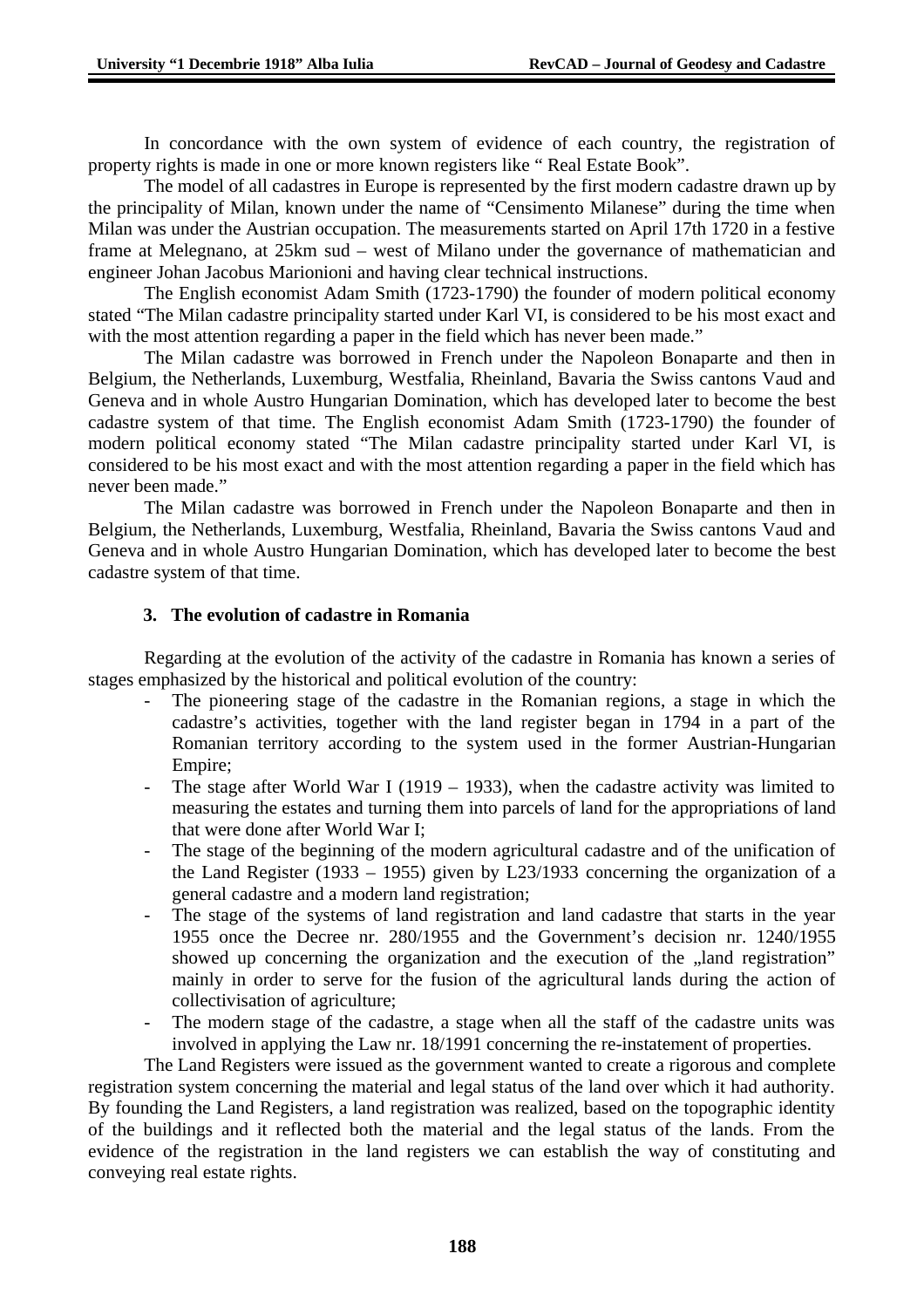According to the article 21 from the Law nr. 7/1996, in the Land Register we can see both the property right and the rights of superficies, usufruct, use, habitation, easement, the mortgage right and real estate privileges, and according to the article 39 from the Law nr. 219/1998 we can also find in the Land Register the concession right.

The recording of the rights in the Land Register has an opposable effect compared to third parties since the date of the recording application. The order of the recording of the application will determine the degree/rank of the registration as well, as it is specified in the article 27 in the Law nr. 7/1996, and the registration is done using the name of the owner.

### **4. Management of cadastral and land registration services in Romania**

The National Agency for Cadastre and Land Registration developed the "e-Terra" application in order to better manage its services.

The "Registry" (RGI) module is one of the three main modules of the integrated Cadastre and Land Registration "e-Terra" System, the purpose of which is to computerize, automate and optimise the registration flow of applications in the Cadastre and Land Registration offices.

The Registry module accomplishes a management of the applications addressed for supplying cadastre and land registration. The applications that are introduced in the system receive a number and a registration date, and their resolutions are further observed in the system.

What is very important is the fact that the application offers security on an access level; thus, the submenus are active (available) for users, according to the rights established for the type of function it has.

The management of the land book operations materialized by the "SIGCF" application represents an information system, with the help of which the existent documents in the archive will be analysed. In order to use the ANCPI application, the user has to access the specific connection in order to download the main page of the application. The first thing the user has to do is to authenticate himself by a "User" and a "Password".

## **5. The optimization of the legal cadastral registration of land books**

## *The concept of "Individual Land Book"*

When analyzing the manner in which a database is constructed, we are faced with the fact that the primary key values defined for the database tables must be singular. Thus, we encounter the issue of Land Book singularity considering that the rule for numbering Land Books is from 1 to n for land outside of the built-up area of an administrative territory and 1-n for land inside of the built-up area of the same administrative territory. This requirement is met by attaching a singular primary key, namely the SIRUTA code (which is unique for the land outside and inside the built-up area of an administrative territory), to the Land Book number.

Thus, the need for an "Individual Land Book" as: "the attribute of a Land Book that gives it a singular character on Romanian soil".

E.g.:

- Land Book no. 1758 from Alba Iulia will become Land Book no. 1026 1758, which is singular in Romania;
- Land Book no. 1758 from Petroşani will become Land Book no. 87004\_1758, which is also singular in Romania.

### *The concept of "Individual Estate Item"*

The need to define the above notion resides in the fact that one Land Book may contain under the same current number several parcels which together, form an estate item. The singularity of this number results from an "invisible" assigning of the Individual Land Book Number to the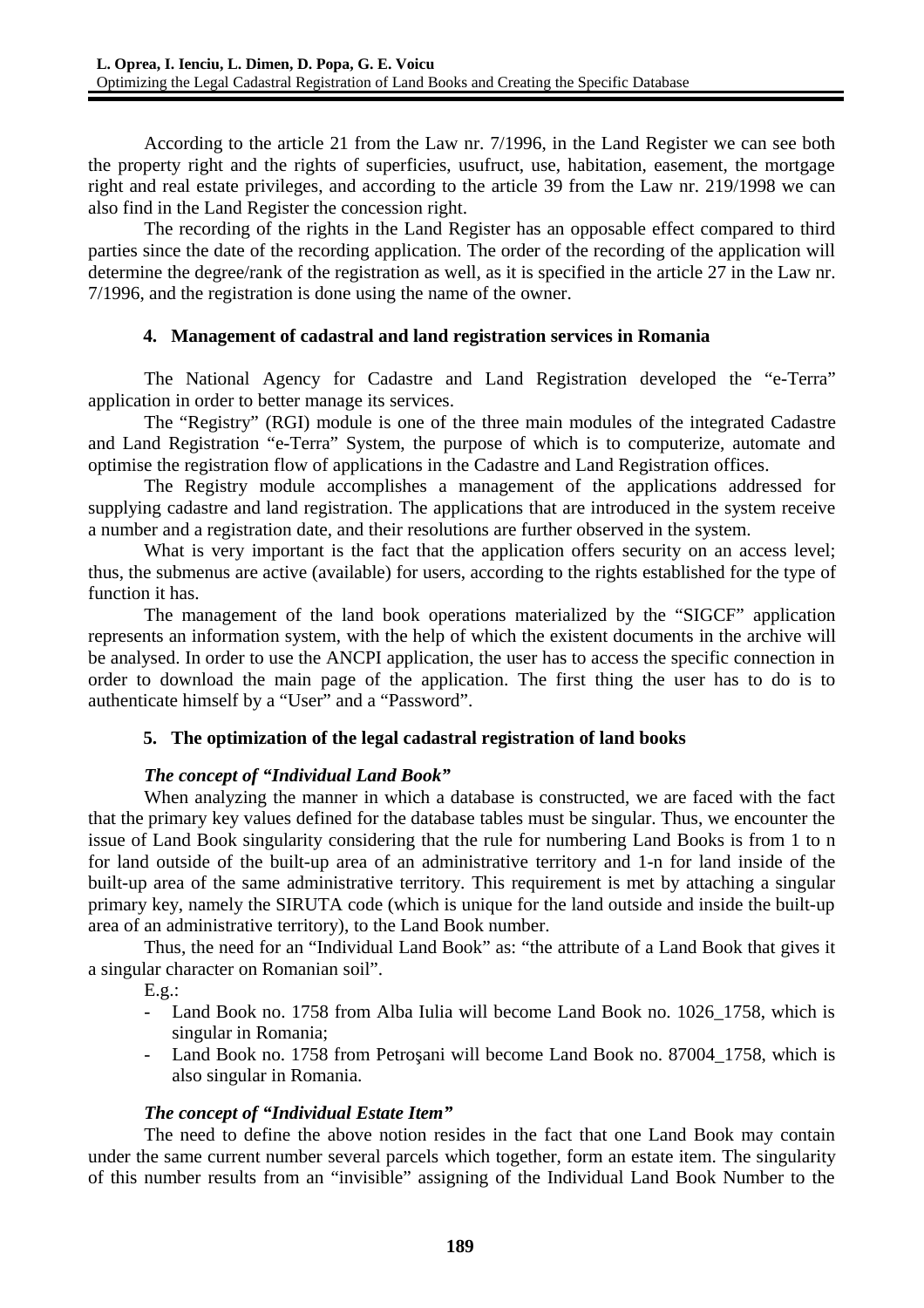number of the real estate item. "Individual Estate Item" is "an attribute of the Estate Item which gives it singularity all over Romania".

E.g.:

- The real estate item registered at no.  $A+1$  in the Land Book no. 1758 in Alba Iulia will become 1026\_1758\_1, which is singular in Romania;
- The real estate item registered at no.  $A+1$  in the Land Book no. 1758 in Petrosani will become 87004\_1758\_1, which is singular in Romania;

### *The concept of "Individual Owner"*

Due to the many coincidences regarding the owners' names, it was mandatory to introduce the concept of "Individual Owner" in order to have a sure identification in case the database query is run by the owner's name.

As in the case before, an "invisible" number is assigned to the owner, which is the Personal Identification Number for natural persons or the SIRUES code for legal persons. This "invisible" number appears in the database, but is not printed in Land Book Excerpts (for information or authentication).

### **6. Microsoft Access – computer software for registering Land Book operations.**

The main element on which this database is based is computer use. Thus, the current Land Book registration system can be turned into a computerized system, which will ensure a double registration system-an analogical and a computerized support.

Before creating the computer software, data structures are required which may lead to generate the application "lb.mdb" and their distribution to the Land Book registries will lead to the generation of the following reports:

- Land Book;
- Registry of parcels;
- Registry of Land Books;
- Alphabetic index of owners;
- Registry of special cadastre units (mining, archaeology, natural reservation etc.).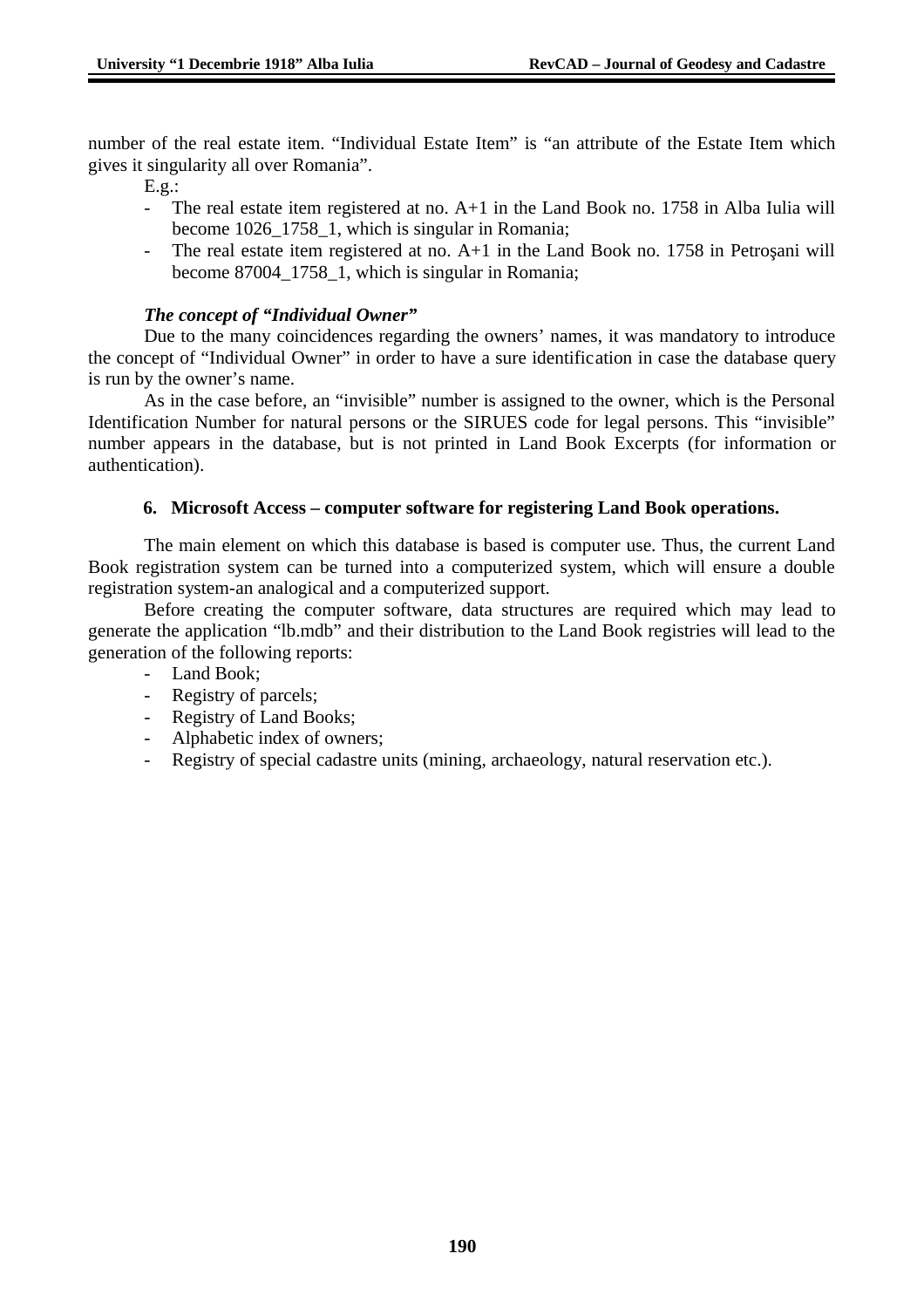| Introducere / Editare date |                                                                                                                          |                             |                            |                                                                                  |                                   |               |                                     |                               |  |
|----------------------------|--------------------------------------------------------------------------------------------------------------------------|-----------------------------|----------------------------|----------------------------------------------------------------------------------|-----------------------------------|---------------|-------------------------------------|-------------------------------|--|
|                            |                                                                                                                          |                             |                            |                                                                                  |                                   |               |                                     |                               |  |
| Nr. inregistrare           | Judet                                                                                                                    | Tip CF                      |                            | Adresa proprietar: sat Dumitra, nr. 80, judetul Alba                             |                                   |               |                                     |                               |  |
|                            | <b>JUDETUL ALBA</b><br>$\overline{\phantom{a}}$                                                                          | Definitiv                   | $\vert \cdot \vert$        |                                                                                  |                                   |               |                                     |                               |  |
|                            | Teritoriul administrativ                                                                                                 | Numar <sub>CF</sub>         | Adresa imobil:             |                                                                                  | sat Dumitra, nr. 80, judetul Alba |               |                                     |                               |  |
|                            | <b>SANTIMBRU</b><br>$\vert \cdot \vert$                                                                                  | 595                         |                            |                                                                                  |                                   |               |                                     |                               |  |
|                            | Localitate                                                                                                               | Istoric                     |                            |                                                                                  |                                   |               |                                     |                               |  |
| Foaia A                    | <b>DUMITRA</b><br>$\bullet$                                                                                              |                             | 7419_595                   |                                                                                  | Cautare dupa numar CF:            |               | $\vert \cdot \vert$                 |                               |  |
|                            |                                                                                                                          |                             |                            |                                                                                  |                                   |               |                                     |                               |  |
| 7419 595                   | 7419 595 1                                                                                                               | $\blacktriangleright\ast\,$ |                            |                                                                                  |                                   |               |                                     |                               |  |
| Cod A                      | Corp proprietate A                                                                                                       |                             |                            | Nr. cadastral Nr. topografic Descriere imobil Suprafata (mp) Nr. cadastral prov. |                                   |               |                                     | Obs. foaia A                  |  |
| ▶ 7419 595 1               |                                                                                                                          |                             | 444/1                      | arator "la cruce"                                                                | 1385                              |               |                                     | <b>B1</b>                     |  |
| * 7419 595 1               |                                                                                                                          |                             |                            |                                                                                  |                                   |               |                                     |                               |  |
|                            |                                                                                                                          |                             |                            |                                                                                  |                                   |               |                                     |                               |  |
| Record: 14                 |                                                                                                                          |                             |                            |                                                                                  |                                   |               |                                     |                               |  |
| <b>Foaia B</b>             |                                                                                                                          |                             |                            |                                                                                  |                                   |               |                                     |                               |  |
| 7419_595                   | 7419_595_1                                                                                                               | $\blacktriangleright\ast$   |                            |                                                                                  |                                   |               |                                     |                               |  |
| Cod B                      | Corp proprietate B                                                                                                       | Nr. ordine B                | Nume / Denumire proprietar |                                                                                  | <b>CNP / Sirues</b>               | Cota indiviza |                                     | Modalitati de dobandire       |  |
| ▶ 7419 595 1               |                                                                                                                          | 1                           | Oprea Nechifor             |                                                                                  |                                   | 1/1           |                                     | contractul de donatiune din 3 |  |
| * 7419 595 1               |                                                                                                                          |                             |                            |                                                                                  |                                   |               |                                     |                               |  |
|                            |                                                                                                                          |                             |                            |                                                                                  |                                   |               |                                     |                               |  |
| Record: 14   4             | $\overline{1}$ $\blacktriangleright$ $\mid$ $\blacktriangleright$ $\mid$ $\blacktriangleright$ $\frac{1}{\sqrt{2}}$ of 1 |                             |                            |                                                                                  |                                   |               |                                     |                               |  |
| <b>Foaia C</b>             |                                                                                                                          |                             |                            |                                                                                  |                                   |               |                                     |                               |  |
| 7419_595                   | 7419_595_1                                                                                                               | $\blacktriangleright\ast\,$ |                            |                                                                                  |                                   |               |                                     |                               |  |
| Cod C                      | Corp proprietate C                                                                                                       | Nr. ordine C                |                            | Dezmembraminte   Ipoteca   Alte notari C   Obs. foaia C                          |                                   |               |                                     |                               |  |
| 7419 595 1<br>▶            |                                                                                                                          |                             |                            |                                                                                  | Cu imobilele A                    |               |                                     |                               |  |
| 7419 595 1                 |                                                                                                                          | 1                           | uzufruct viager            |                                                                                  | asupra 1/4 p a                    |               |                                     |                               |  |
| 7419 595 1                 |                                                                                                                          | $\overline{2}$              |                            | prezent I: Se intabuleaza 47                                                     |                                   |               |                                     |                               |  |
| Record: 14                 | $\overline{1}$ $\blacktriangleright$ $\mid$ $\blacktriangleright$ $\mid$ $\blacktriangleright$ $\Downarrow$ of 1         |                             |                            |                                                                                  |                                   |               |                                     |                               |  |
|                            | $\blacksquare$<br>W.<br>H.<br>▶⋇                                                                                         |                             | Cartea funciara            | Registru parcelar                                                                | Registru de evidenta CF           |               | Indexul alfabetic al proprietarilor |                               |  |

Fig. 1. Introduction/Edit data in "Land Book" application

Securing the database implied setting the correct security level for each type of database user. The security degree is determined by the importance of the data that need to be stored and by the type of users accessing databases: those who create applications, database administrators and the users of the end product. The person who creates this database has access to all the database sources, including the software's source code while the database administrators can only access the introduction and query of data.

### **7. Conclusions and proposals on the advantages of using IT for Land Book record keeping**

The development of an optimized database of the Land Book will have a good impact due to the complexity of the field and of the directions to be developed and to the lack of IT technologies in this field. The gradual implementation of a information system that is in tight connection with the cadastre system for data receiving and sending is a necessity for a modern and efficient land registration system.

Also, when the property is described, the extra fields "Special destination" and "Topical designation" made it possible to generate registries specific to specialty cadastres (mining cadastre – exemplified in the application) and the possibility of generating a series of registries for the lands included in the national heritage list (archaeological sites, historical monuments, nature reserves, etc.) so that all these areas can be identified from the viewpoint of cadastre and they should be introduced in the Romanian general cadastre.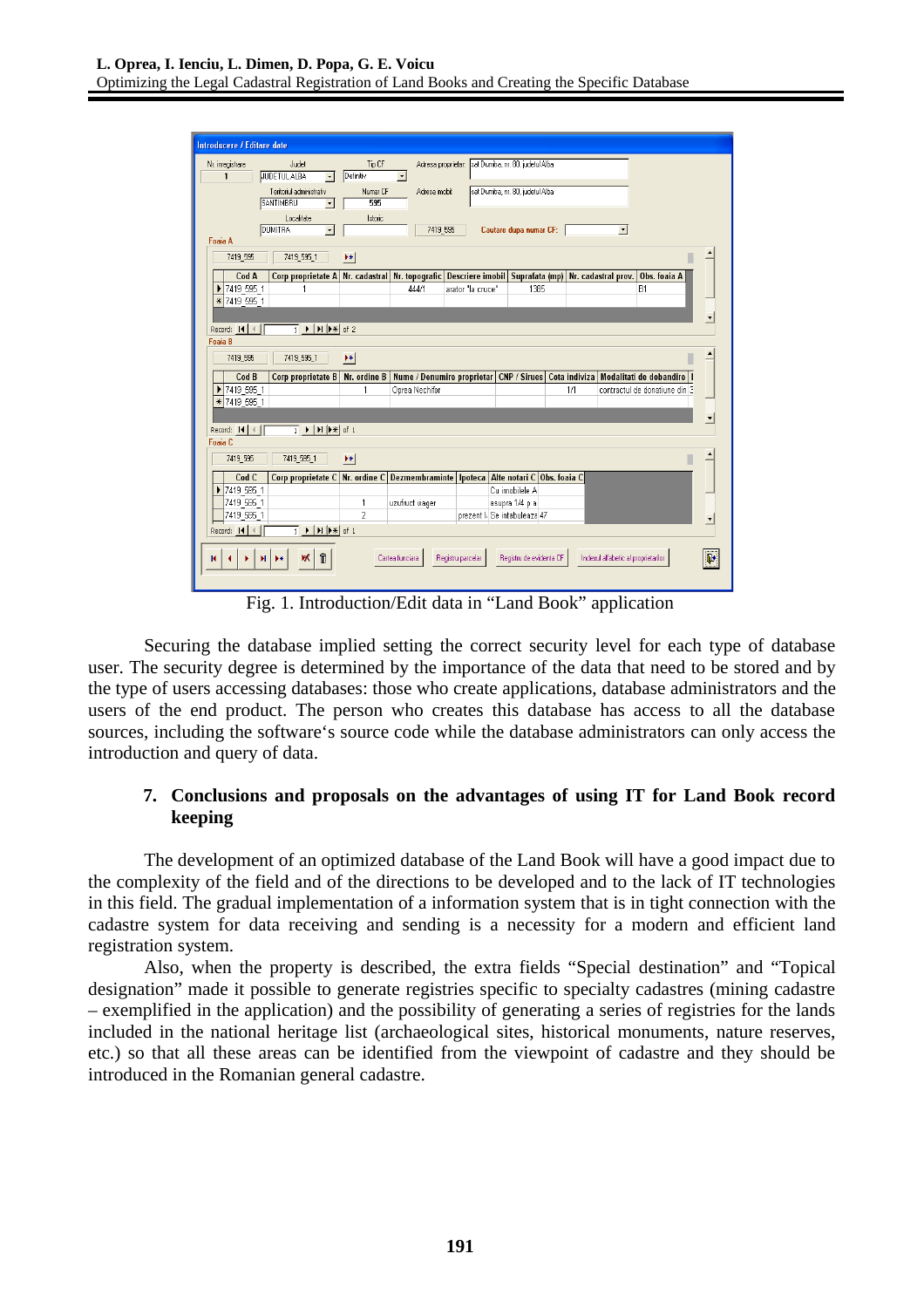|                                         | <b>JUDETUL ALBA</b> |                  |                   |           |               |                |                     |
|-----------------------------------------|---------------------|------------------|-------------------|-----------|---------------|----------------|---------------------|
| Teritoriul administrativ<br>Localitatea |                     | <b>SANTIMBRU</b> |                   |           |               |                |                     |
|                                         |                     | <b>COSLARIU</b>  |                   |           |               |                |                     |
| Nr. CF                                  | Denumire topica     | Proprietar       | Descriere imobil  | Suprafata | Nr. cadastral | Nr. topografic | Nr. cadastral unic. |
| 422                                     | Cariera Sloboda     | Marcu Maria      | Arator            | 760       |               | 93/1           |                     |
| 422                                     | Cariera Sloboda     | Marcu Maria      | Casa si curte     | 494       |               | 92/1           |                     |
| Localitatea                             |                     | <b>DUMITRA</b>   |                   |           |               |                |                     |
| Nr. CF                                  | Denumire topica     | Proprietar       | Descriere imobil  | Suprafata | Nr. cadastral | Nr. topografic | Nr. cadastral unic  |
| 122                                     | Cariera Grui        | Oprea Maria      | arator intravilan | 630       |               | 91/b/1         |                     |
| 122                                     | Cariera Grui        | Oprea lon        | arator intravilan | 630       |               | 91/b/1         |                     |

Fig. 2. Registry of mining units

In the EU context, it is not without significance to generalize the principles to create and maintain a modern cadastre that encompasses the long-time experience of verifying the principles of cadastre and of the Austrian Land Book. Thus, all over Europe, there should be unitary cadastral evidence by identifying real estate items and attaching the country code in order to have a modern European cadastre.

### **8. References**

- *1. E. F. Codd A Relational Model of Data for Large Shared Data Banks, Communications of the ACM 13, New York, U.S.A., 1970;*
- *2. V. Hanga Mari legiuitori ai lumii, Lumina Lex Publishing House, Bucharest, 1994.*
- 3. *M. Miclea Cadastrul şi cartea funciară, All Publishing House, Bucharest, 1995.*
- *4. P. Năstase Baze de date: Microsoft Access 2000, Teora Publishing House, Bucharest, 2004.*
- *5. L. Oprea Optimizarea evidenţei juridico cadastrale a Cărţii Funciare şi crearea bazei de date specifice – Doctoral Thesis Degree, University of Petroşani, Petroşani, 2009.*
- *6. L. Oprea Evoluţia sistemului de înregistrare funciară a imobilelor şi direcţii de dezvoltare, Universitaria Simpro, Topography and cadastre, Publishing House Universitas, Petroşani, 2006.*
- *7. L. Oprea The Juridical Situation of the Real Estates in Romania, 6th International Conference of PhD Students, "LAW" volume, University of Miskolc, Hungary, 2007.*
- 8. *L. Oprea, I. Ienciu, N. Luduşan, T. Borşan, L. Dimen The Management Of The Cadastral Inventory And Real Estate Advertising In International Context, Scientific Papers of Faculty of Agriculture, Publishing House Agroprint, Timişoara, 2008.*
- *9. L. Oprea Cadastru îndrumător de proiect şi practică cadastrală, Aeternitas Publishing House, Alba Iulia, 2009.*
- *10. L. Oprea Proiectarea şi realizarea bazelor de date specifice, Scientific Research Report for prepare the Doctoral Thesis Degree, University of Petroşani, Petroşani, 2008.*
- *11. L. Oprea Optimizing the Evidence of Cadastre and Land Book, Universitaria Simpro, Topography and cadastre, Publishing House Universitas, Petroşani, 2008.*